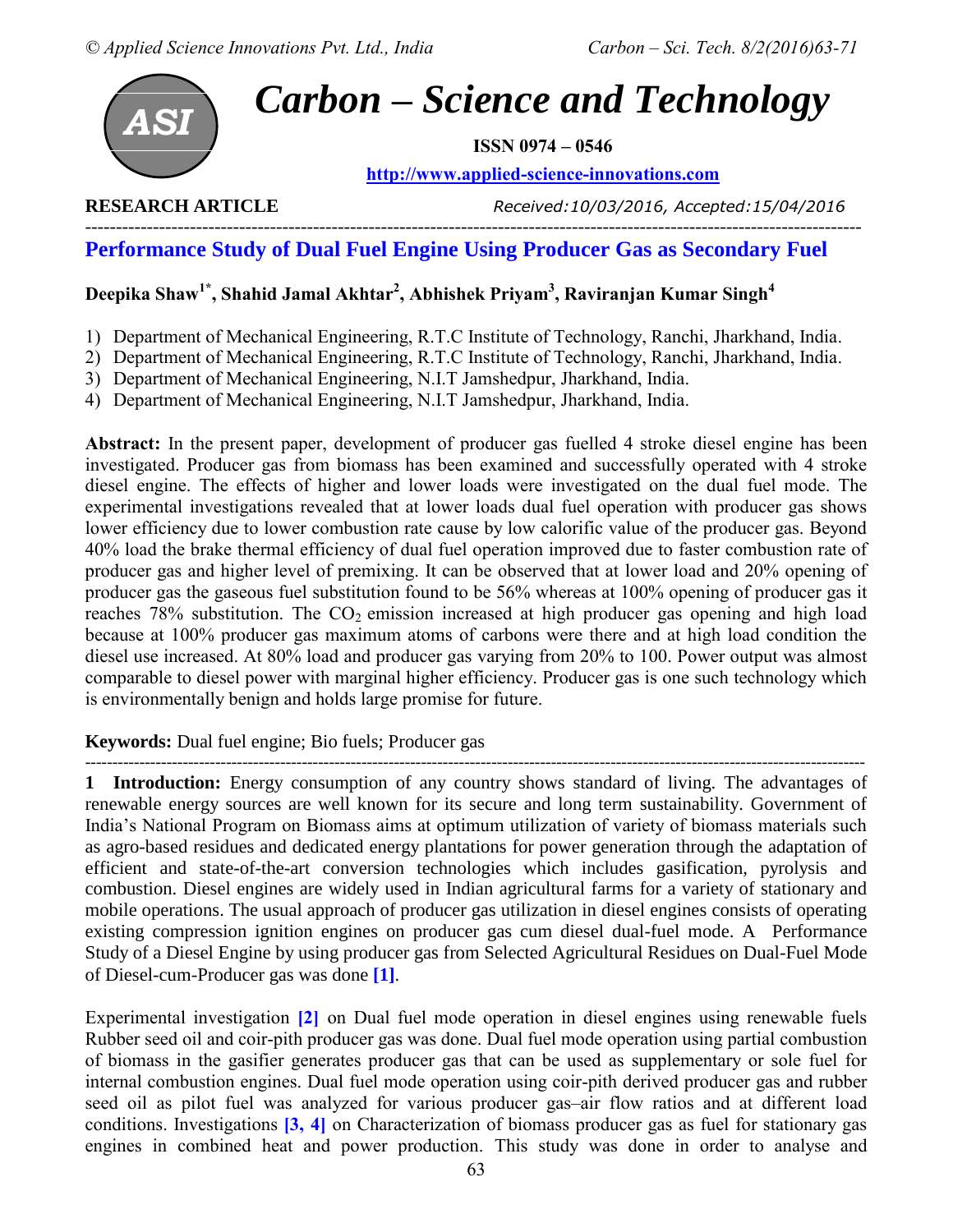characterise the utilisation of biomass producer gas as a fuel for stationary gas engines in heat and power production. Study in Gasification and power generation characteristics of rice husk and rice husk pellet using a downdraft fixed-bed gasifier by, **[5]** Using rice husk and rice husk pellet a downdraft fixed-bed gasifier was applied under an air supply as a gasification agent. Gasification was conducted under a temperature range of 600-850  $^0$ C, and an excess air ratio of 0.45-0.6 for rice husk and 0.2-0.32 for rice husk pellet gasification. In the case of rice husk gasification, synthetic gas composition shows about 13.6%, 14.9%, 12.9%, and 2.3% for  $H_2$ , CO, CO<sub>2</sub>, and CH<sub>4</sub>. High CH<sub>4</sub> content was observed, typical of gasification of biomass. The heating value of the synthetic gas was moderate at 1084 kcal/Nm<sup>3</sup>. For rice husk pellet gasification, synthetic gas composition shows about  $18.6\%$ ,  $20.2\%$ ,  $8.1\%$ , and  $1.5\%$  for  $H_2$ ,  $CO$ ,  $CO<sub>2</sub>$ , and CH<sub>4</sub>. The heating value of the synthetic gas shows higher value of 1314 kcal/Nm<sup>3</sup> than the synthetic gas produced from rice husk gasification. The cold gas efficiency was calculated to be more than 60% and 70% for rice husk and rice husk pellet gasification, respectively. Finally, it was found that the optimum excess air ratio for gasification of rice husk and rice husk pellet is about 0.6 and 0.3. To make power generation, the CD800L reciprocating engine designed to basically use LPG fuel was conducted by supplying synthetic gas generated in this downdraft gasifier. It was confirmed that stable power generation of 10 kW was achieved. This shows the possibility of stable power generation using synthetic gas from rice husk and rice husk pellet gasification with atmospheric air as a gasification agent.

In this paper, performance of a dual fuel engine using producer gas as secondary fuel is presented. Producer gas was analyzed and produced through gasification process. Down draft fixed bed bio gasifier was used for gasification process to generate producer gas with lower tar concentration, the gas produced filtered to remove impurities and to make it suitable for power generation from engine system. Gaseous fuel was directly connected to the engine system. The engine used in this experiment was 4 cylindered four stroke diesel engine with rated speed of 1500 rpm and its rated power was 62.5 KW. This investigation was done on both duel fuel and diesel mode.in; examples of the type styles are provided throughout this document and are identified in italic type, within parentheses, following the example. Some components, such as multi-leveled equations, graphics, and tables are not prescribed, although the various table text styles are provided. The formatter will need to create these components, incorporating the applicable criteria that follow.

#### **Nomenclature:**

| $\rm ^{\circ}C$ | Degree centigrade             |
|-----------------|-------------------------------|
| IC              | <b>Internal Combustion</b>    |
| <b>SI</b>       | Spark Ignition                |
| <b>CI</b>       | Compression Ignition          |
| NO <sub>X</sub> | Oxides of Nitrogen            |
| CO <sup>-</sup> | Carbon Monoxide               |
| HC/UHC/UBHC     | Unburnt Hydrocarbon           |
| CH <sub>4</sub> | Methane                       |
| CO <sub>2</sub> | Carbon Dioxide                |
| <b>KW</b>       | Kilowatt                      |
| HP              | Horse Power                   |
| MJ              | Mega Joule                    |
| Kg              | Kilogram                      |
| $\mathsf{C}$ St | Centi stokes                  |
| <b>CR</b>       | <b>Compression Ratio</b>      |
| Hz              | Hertz                         |
| <b>PPM</b>      | Part Per Million              |
| mm              | millimetre                    |
| <b>RPM</b>      | <b>Revolutions Per Minute</b> |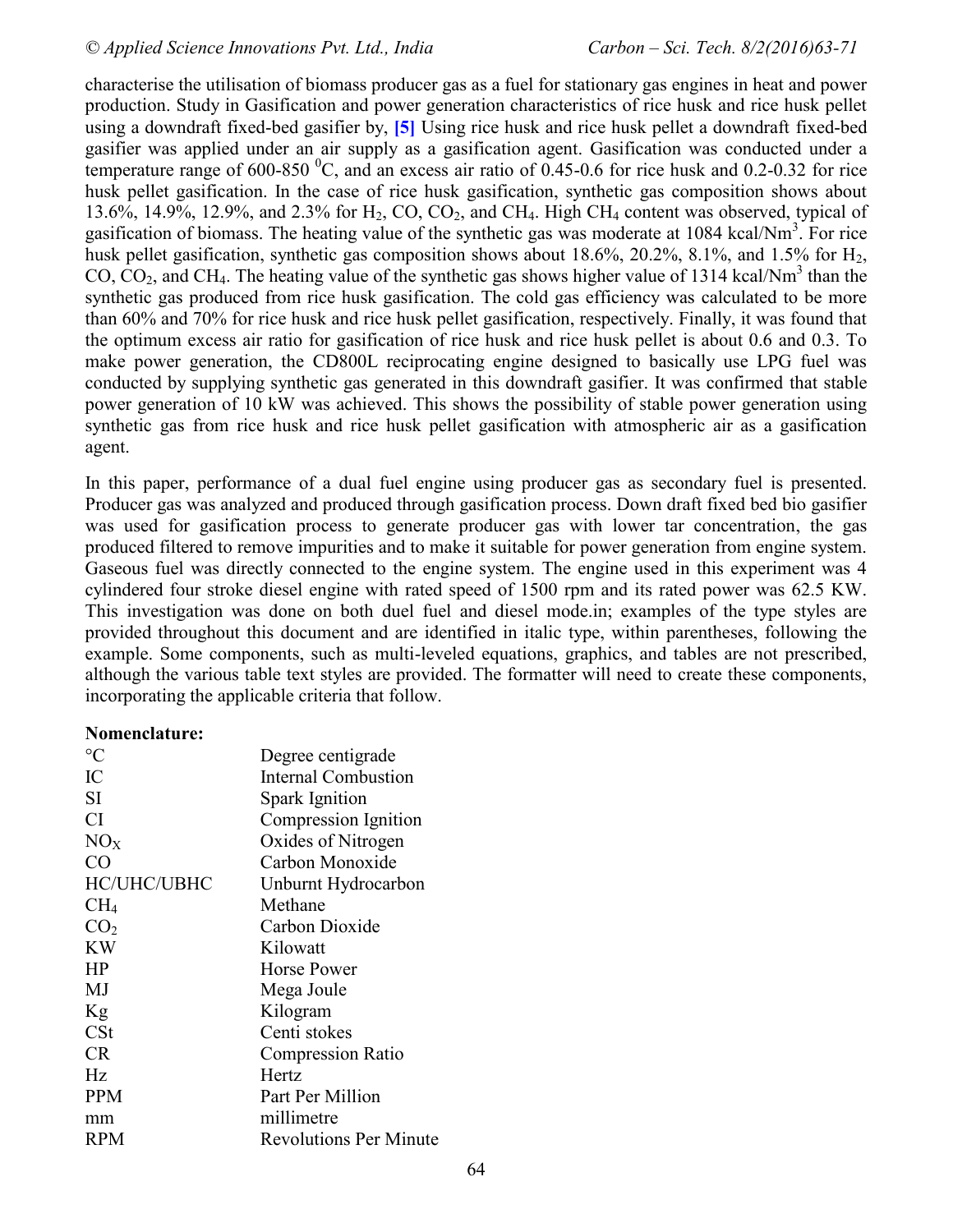| cc           | <b>Cubic Centimetre</b>           |
|--------------|-----------------------------------|
| <b>BTDC</b>  | <b>Before Top Dead Centre</b>     |
| K            | Kelvin                            |
| <b>AVR</b>   | Automatic Voltage Regulator       |
| $_{\rm IP}$  | <b>Indicated Power</b>            |
| <b>BP</b>    | <b>Brake Power</b>                |
| FP           | <b>Frictional Power</b>           |
| <b>B</b> mep | Brake mean effective pressure     |
| <b>FIP</b>   | Fuel Injection pump               |
| <b>NTP</b>   | Normal Temperature & Pressure     |
| <b>BSFC</b>  | Brake Specific Fuel Consumption   |
| <b>BSEC</b>  | Brake specific energy consumption |
| FC           | <b>Fuel Consumption</b>           |
| PG           | <b>Producer Gas</b>               |
|              | <b>Top Dead Centre</b>            |
|              |                                   |

#### **2. EXPERIMENTAL SET-UP**

Bio gasifier inspected and developed to generate producer gas, and dual fuel engine was also checked and developed for the experiment. Modified engine set up connected with various filters for receiving purified produced gas. The instruments used were properly checked and calibrated to minimize possible errors.

#### **2.1. Bio gasifier:**

The experimental setup used in this work consists of a Bio-gasifier mainly thought for agricultural or wood biomass. The gasifier used is an open top downdraft fixed bed reactor. The reactor and filter work in a blower-generated depression. After the blower, the gas passes through the flow rate measurement device. Producer gas fuels an internal combustion engine, before fuelling engine it get filtered through various filters such as cyclone, reformer, scrubber and dust filters. Gas temperature measurements were taken by thermocouples in different points in particular at the reactor outlet, at the filter inlet and outlet, near the flow rate measurement device and at the producer gas sampling spot. Pressure measurements are not considered to be relevant as the system is not pressurized. Thus the small pressure drops along the lines are neglected and in calculations pressure is assumed to be at its atmospheric value.



Figure 2.1 Experimental setup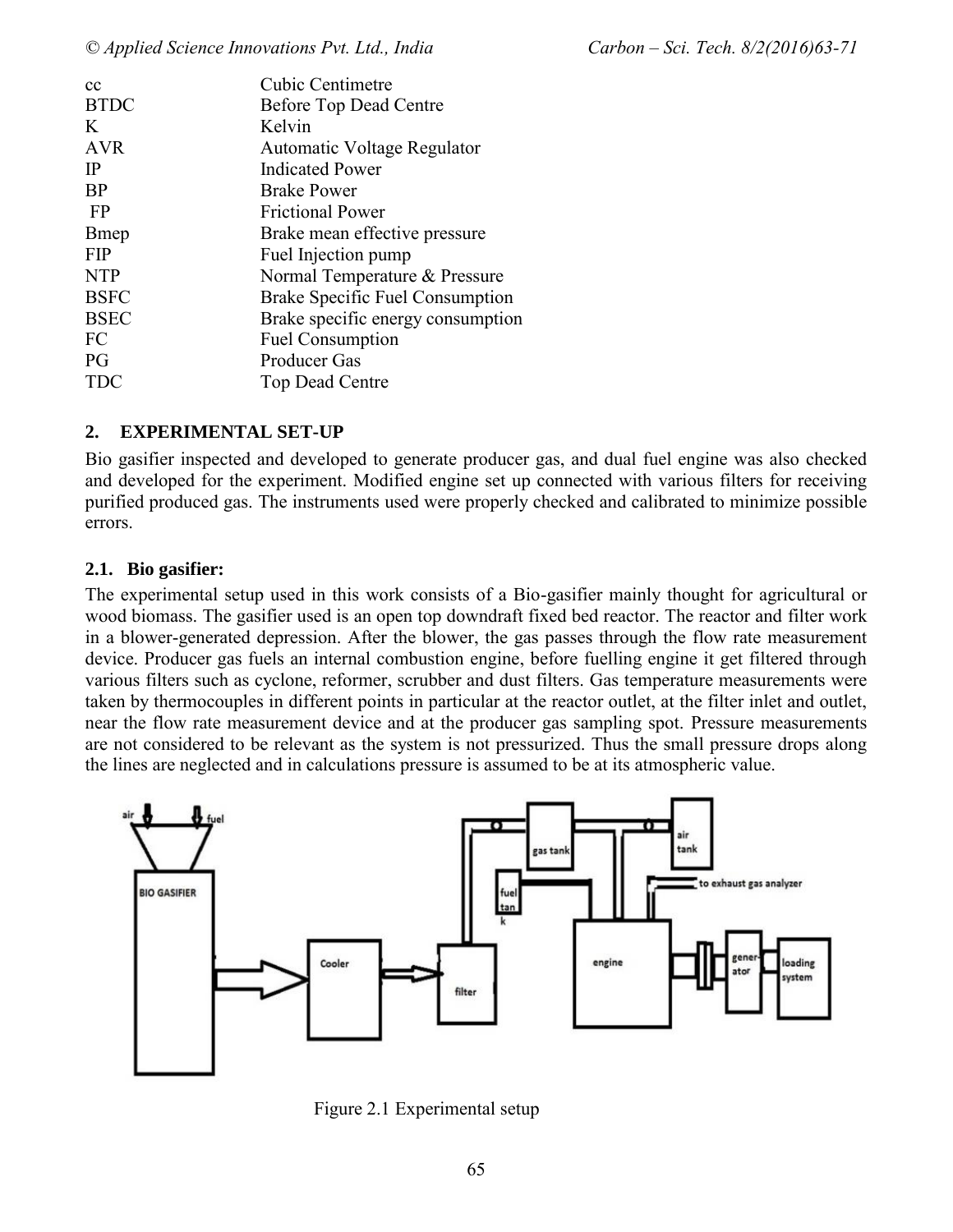## **2.1.2 Diesel Engine Set-up**

A 4 cylindered four stroke diesel engine with rated speed of 1500 rpm and rated power 62.5 KW used. This investigation was done on both dual fuel and diesel mode. The engine system was connected with a computerized diesel engine rig equipped with software's taking data of crank angle and pressure. Engine was supplied with diesel through the diesel tank. Engine tested at constant rated speed throughout its power range with diesel-only and dual fuel operations. Three separate meter systems were used to measure the flow rates of air, diesel and producer gas. Major specification of engine given in Table 2.1. Direct injecting engine with water cooling system was used. The engine was turbo charged coupled with an alternator. Initially engine starts through a battery. Diesel consumption was measured in a 1000cc burette.

| SI. No.        | Parameter                | Specification                                                 |
|----------------|--------------------------|---------------------------------------------------------------|
|                | Make and model           | Ashok Leyland ALU WO4CT Turbocharged,<br>intercooler, gen-set |
|                |                          |                                                               |
| $\overline{2}$ | General details          | Four stroke, compression ignition, constant speed,            |
|                |                          | vertical, water-cooled, direct injection,<br>turbo            |
|                |                          | charger, intercooler, gen-set                                 |
| 3              | No. of cylinder          | $\overline{4}$                                                |
| $\overline{4}$ | Bore (mm)                | 104                                                           |
| 5              | . Stroke (mm)            | 113                                                           |
| 6              | Rated speed (rpm)        | 1500                                                          |
| $\overline{7}$ | Swept volume (cc)        | 3839.67                                                       |
| 8              | Clearance volume (cc)    | 84.90                                                         |
| 9              | Compression ratio        | 17.5:1                                                        |
| 10             | Injection pressure (bar) | 260                                                           |
| 11             | timing<br>Injection      | 16                                                            |
|                | BTDC(°)                  |                                                               |
| 12             | Rated power<br>kW<br>at  | 62.5                                                          |
|                | 1500rpm                  |                                                               |
| 13             | Inlet pressure (bar)     | 1.06                                                          |
| 14             | Inlet temperature $(K)$  | 313                                                           |
| 15             | Nozzle diameter (mm)     | 0.285                                                         |

| able |
|------|
|------|

2.1.3 **Emission measurements:** Exhaust gas emissions namely CO,  $CO_2$ ,  $NO_x$ ,  $O_2$ , and unburnt hydrocarbons (UHC) were measured by automotive emission analyzer.

#### 3.**Experimental Procedure:**

Rice husk was the biomass used to generate producer gas from bio gasifier, rice husk was fed to the gasifier through its top opening. Air enters at the combustion zone of gasifier and producer gas generated leaves near its bottom. Hot producer gas passes through cooler where its temperature reduces to atmospheric, cooled gas with impurities then passed through various filters such as pebble bed filter, bubble cap filter column, cyclone, reformer, scrubber for fine filtering. A valve at the outlet of filter pipe controls the gas flow. An orifice connected to the surge tank used to measure the producer gas flow rate.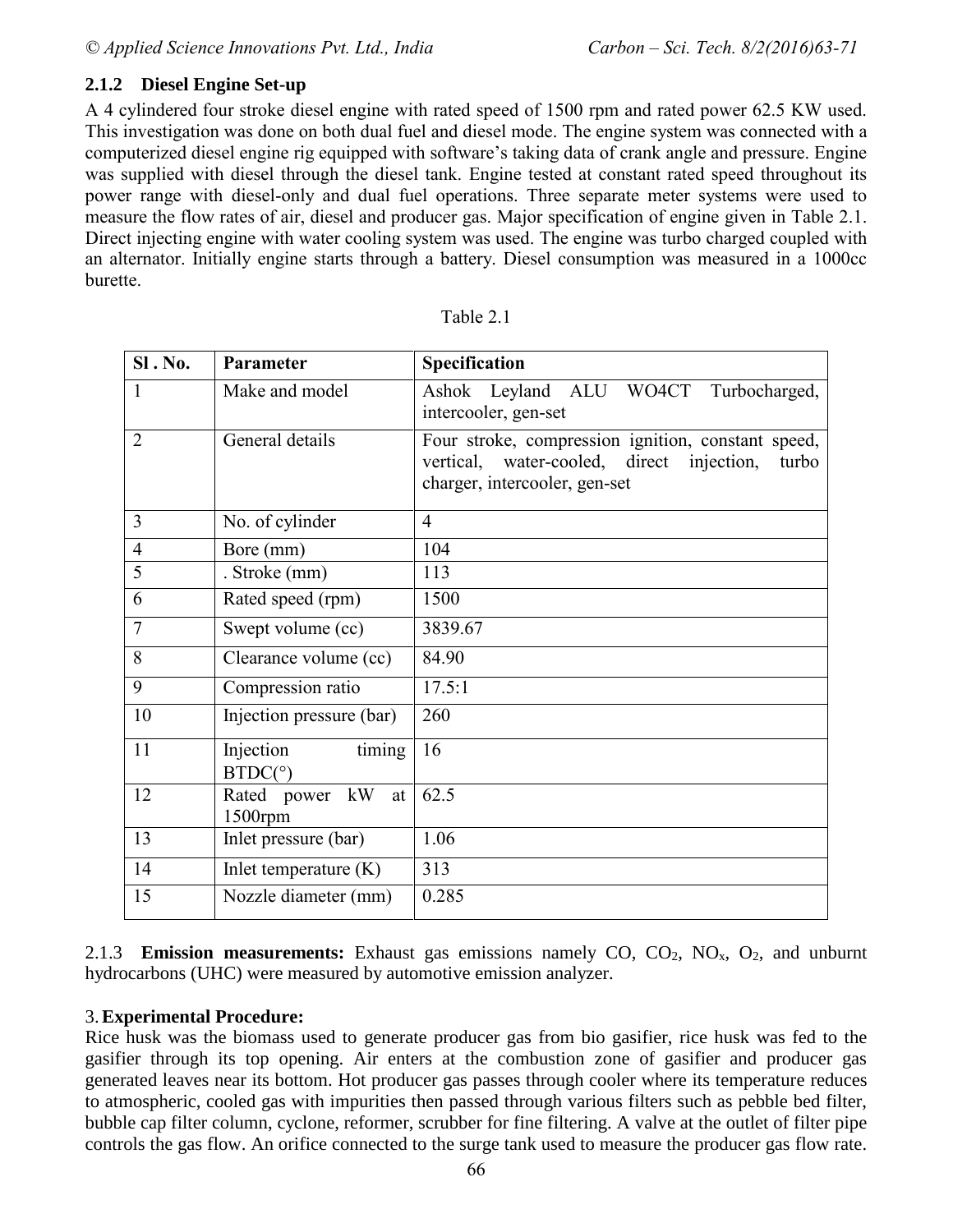Producer gas and air were mixed in the intake pipe and the mixture enters into the engine. Quantity of gas and air flow to the engine were measured separately with the help of two venture sections provided in the T-section, U-tube manometers were connected to the venture section with polythene tube to measure the pressure drop across them.

Engine was investigated on 20%, 40%, 60%, 80% and 100% openings of valves at each opening producer gas was supplied to the engine and finally at 100% i.e. at full opening of the valve full producer gas was supplied. At first only 20% of the valve was opened and five readings were taken for five loads 1 kw, 6 kw, 18 kw, 30 kw, and 42 kw. Similarly at every opening five readings were taken for each load finally at 100% opening of the valve five reading were taken successfully. The dual fuel mode uses compressed Producer gas and quantities of pilot fuel for ignition. Engine was tested on diesel as well as on dual fuel mode at speed 1500 rpm and five loads, engine was started with diesel fuel, later the diesel was reduced and producer gas was supplied to the intake manifold.

Gasifier was connected to blower provided with a venturimeter to measure gaseous fuel pressure through which mass flow rate of producer gas was calculated, pressure of air was measured by manometer connected to engine cylinder. Flow rate of diesel was measured by a 1000 cc burette which shows the consumption of 100 ml diesel with time and time was measured with the help of stop watch. Engine exhaust was connected to a long iron pipe which exhales the exhaust produced. Exhaust analyzer was used to measure the particulates such as  $CO$ ,  $CO<sub>2</sub>$  HC,  $O<sub>2</sub>$  and NO<sub>x</sub>. Probe of exhaust analyzer was kept inside iron pipe for few minutes for measuring the emission of particulates.

Composition of producer gas was tested in biotech lab through Gas chromatography test.

#### **4. Results and Discussion**

The experimental results at rated speed of 1500 rpm, injection pressure 260 bar and injection timing  $16<sup>0</sup>$ BTDC are presented for different load conditions. Full load has not been taken into consideration due to knocking problem. Results thus produced by different substitution of gaseous fuels have been analyzed in association with that of pure diesel operation.

## **4.1. Performances**

The engine performance characteristics by Producer Gas substitution were evaluated on the basis of variation in load conditions and different Producer gas substitutions on brake thermal efficiency, brake specific energy consumption.

The effect of brake thermal efficiency at different compositions and different loads are shown in graph Figure 4.1. At lower loads dual fuel operation with producer gas shows lower efficiency, due to lower combustion rate cause by low calorific value of producer gas. Again at these loads pilot fuel leads to poor ignition and combustion of lean air-gas mixture. Therefore a minor influence of producer gas on thermal efficiency at part loads observed. However beyond 40% load the brake thermal efficiency of dual fuel operation is improved. This is due to faster combustion rate of producer gas and higher level of premixing.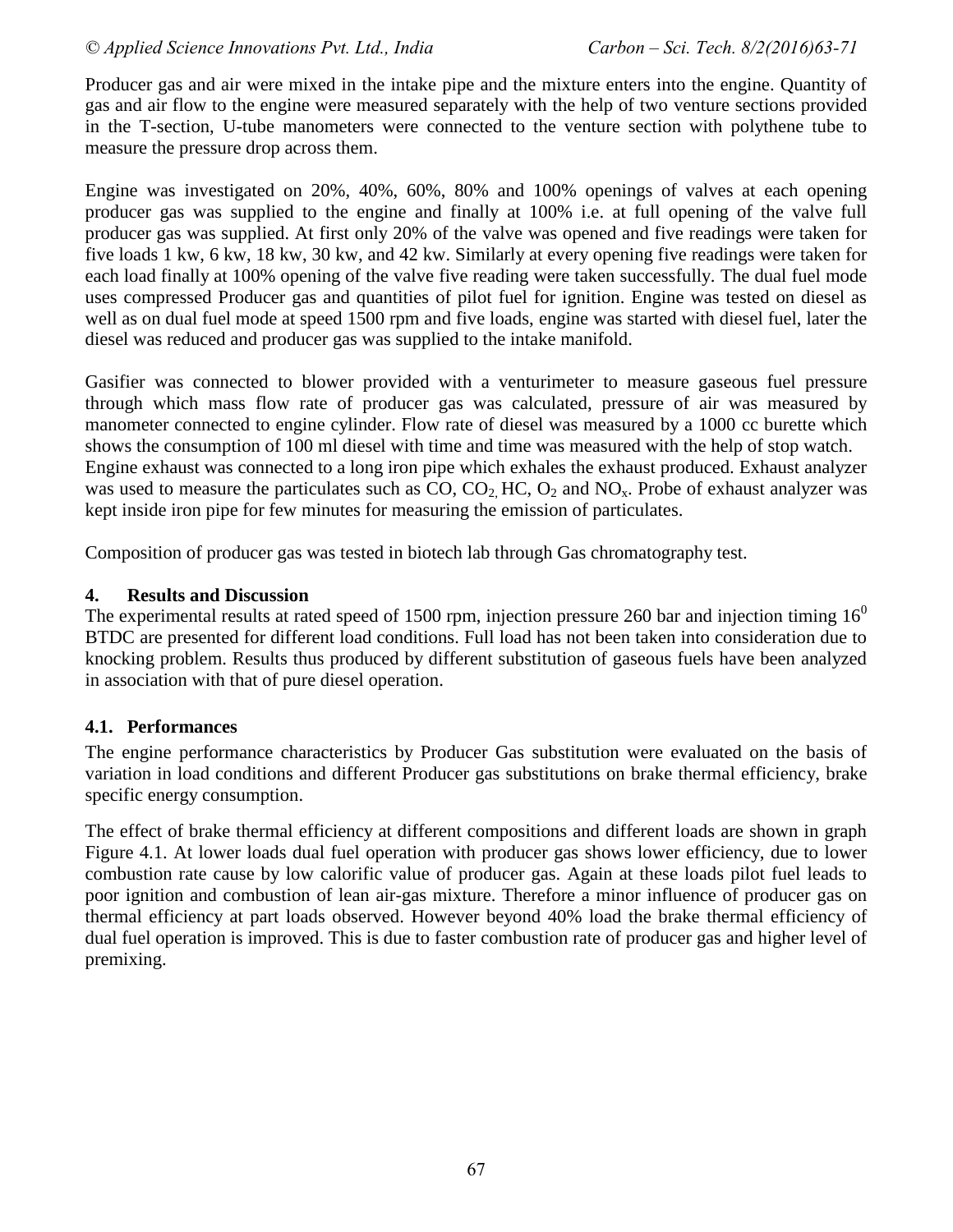

Figure 4.1: Brake Thermal Efficiency vs Load.

Graph Figure 4.2 shows the variation of BSEC with load for different opening of producer gas. It can be observed that the BSEC increase from 70800 kj/kwh to 119000 kj/kwh at 5% load and producer gas opening is 20% to 100%. Further at 20% load it decreases in the range of 15000-25000 kj/kwh and finally at full load it reaches the level of 7000 kj/kwh to 10000 kj/kwh. This is due to the better mixing of producer gas and air and complete combustion. The incomplete combustion at low load condition leads to high BSEC.



Figure 4.2: Brake specific energy consumption vs Load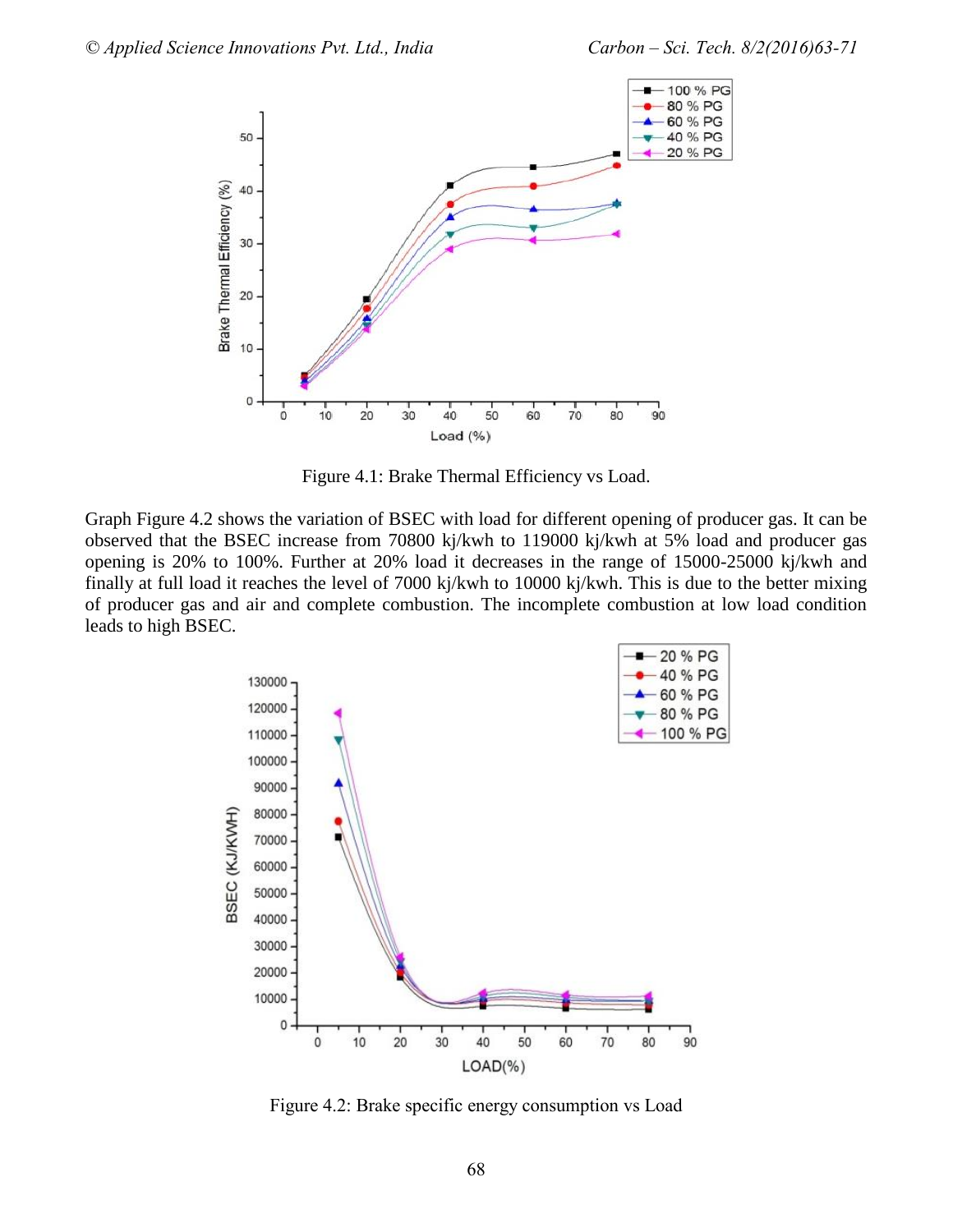Graph of Figure 4.3 shows the gaseous fuel substitution rate vs load. It can be observed that at lower load and 20% opening of producer gas the gaseous fuel substitution found to be 56% where as at 100% opening of producer gas it reaches 78% substitution. Maximum 92% substitution occurred at 80% load condition and 100% opening of producer gas. Increase in the fuel substitution is due to the sufficient gas flow at high load but at lower load fuel substitution rate decreases as there is insufficient oxygen to complete the combustion.



Figure 4.3: Gaseous fuel substitution vs Load

Figure 4.4 shows the variation of volumetric efficiency with load. The volumetric efficiency obtained for 100% opening of producer gas was very low i.e. 32% at 5% load and 35% at 80% load condition. The volumetric efficiency at 20% opening of producer gas and at 5% load is found as 54% and 58% at 80% load conditions. As the producer gas increases the volumetric efficiency is decreases because increasing producer gas displaces the portion of incoming air and results in reduction in volumetric efficiency. Thus restriction of fresh charge decreases the volumetric efficiency.



Figure 4.4: Volumetric Efficiency vs Load.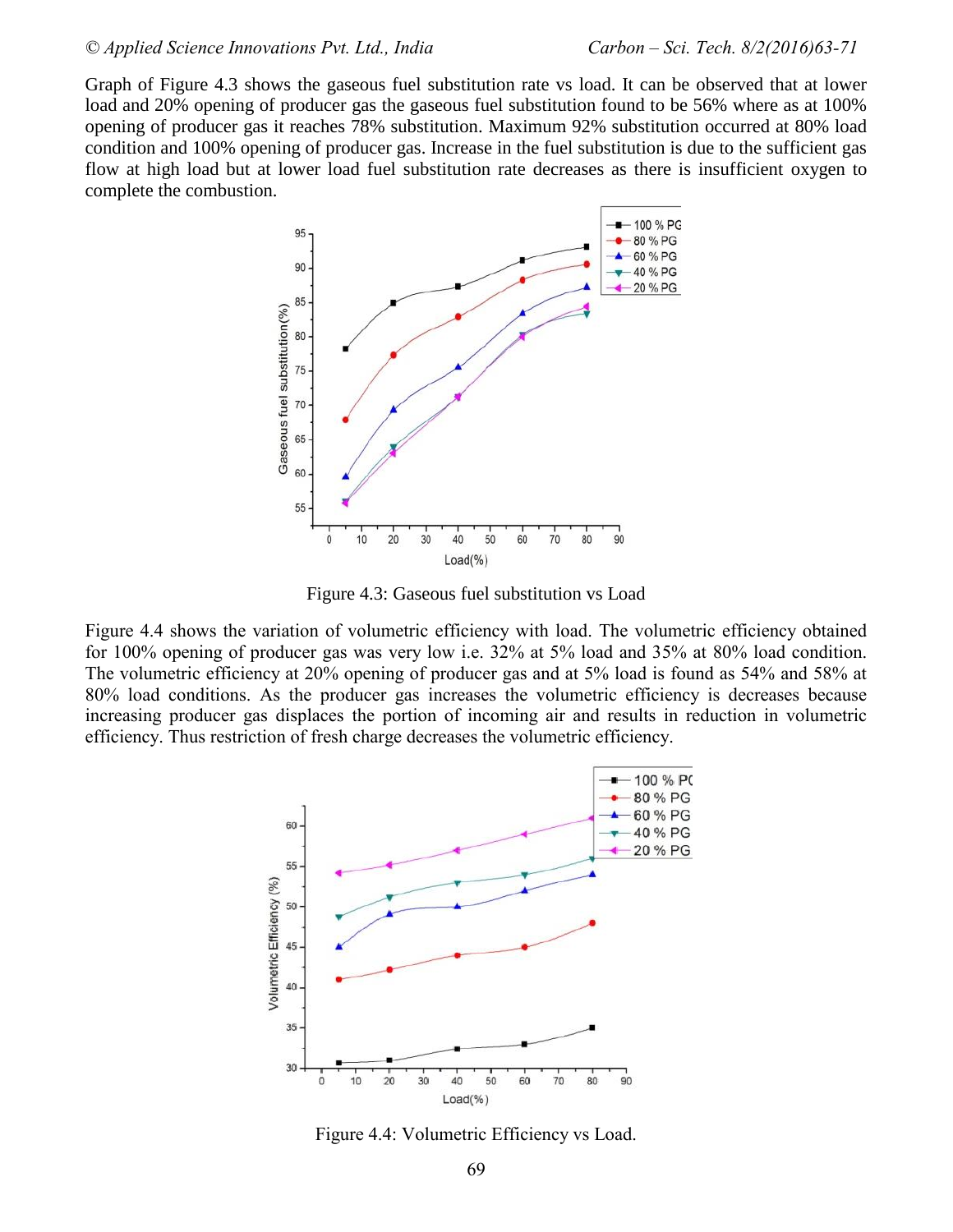## **5. CONCLUSIONS:**

Experiments were performed on 4 cylinder turbocharged, intercooled with 62.5 kw gen-set diesel engine by using Producer Gas as secondary fuel. The main objective of this study was to find the performance of a dual fuel engine by using Producer Gas. This study also yielded some basic information on the environmental aspects of power generation system with Producer Gas in dual fuel mode. The various openings of the Producer Gas were investigated on the engine performance, and emission characteristics. The present investigations were resulted and discussed. On the basis of result and discussion presented following conclusions are made:

- 1. Use of PG as a secondary fuel enhances brake thermal efficiency at high load but shows adverse effect at low load conditions.
- 2. The study shows a higher gaseous fuel substitution of 95%.
- 3. The volumetric efficiency gets reduced at all loads for dual fuel operation due to displacement of sucked air by PG.
- 4. Smooth and knock free engine operation resulted from the use of Producer gas.
- 5. A maximum of 22% of diesel is replaced by producer gas.

# **5.1. Suggestions for Future Work:**

- 1. There is a need to develop suitable gas kits for gaseous fuels and so as to optimize the engine performances over the complete range of operation. These kits have to be simple and rough so that existing diesel engines may be easily adapted for dual fuel operation.
- 2. A good quality raw material should be used for production of producer gas so as to improve the quality of gaseous fuel which will help reducing ignition time.

# **REFERENCES**

- 1. D. K. Das, S. P. Dash, M. K. Ghosal, Performance Study of a Diesel Engine by using producer gas from Selected Agricultural Residues on Dual-Fuel Mode of Diesel-cum-Producer gas. World Renewable Energy Congress 2011-Sweden.
- 2. A. S. Ramadhas, S. Jayaraj, C. Muraleedharan. Dual fuel mode operation in diesel engines using renewable fuels: Rubber seed oil and coir-pith producer gas, Int. J. Renewable Energy 33 (2008) 2077–2083.
- 3. N. R. Banapurmath, P. G. Tewari, V. S. Yaliwal, Satish Kambalimath, Y. H. Basavarajappa, Combustion characteristics of a 4-stroke CI engine operated on Honge oil, Neem and Rice Bran oils when directly injected and dual fuelled with producer gas induction, Int. J. Renewable Energy 34 (2009) 1877–1884.
- 4. Jesper Ahrenfeldt 2007 Characterization of biomass producer gas as fuel for stationary gas engines in combined heat and power production, Technical University of Denmark PhD. Thesis.
- 5. Sang Jun Yoon, Yung-I Son, Yong-Ku Kim, Jae-Goo Lee, Gasification and power generation characteristics of rice husk and rice husk pellet using a downdraft fixed-bed gasifier, Int. J. Renewable Energy 42 (2012), 163-167.
- 6. G. Sridhar, Experimental and Modeling Aspects of Producer Gas Engine, IEEE. J. ICSET, 978-1 (2008) 4244-1888.
- 7. G. Sridhar, H. V. Sridhar, S. Dasappa, P. J. Paul, N. K. S. Rajan and H. S. Mukunda, Development of Producer Gas Engines, Department of Aerospace Engineering, Indian Institute of Science Bangalore, India.
- 8. Juan Daniel Martínez, Khamid Mahkamov, Rubenildo V. Andrade, Electo E. Silva Lora, Syngas production in downdraft biomass gasifiers and its application using internal combustion engines, Int. J. Renewable Energy 38 (2012).
- 9. G. Sridhar, P. J. Paul, H. S. Mukunda, Biomass derived producer gas as a reciprocating engine fuel—an experimental analysis, Int.J. Biomass and Bioenergy 21 (2001) 61–72.